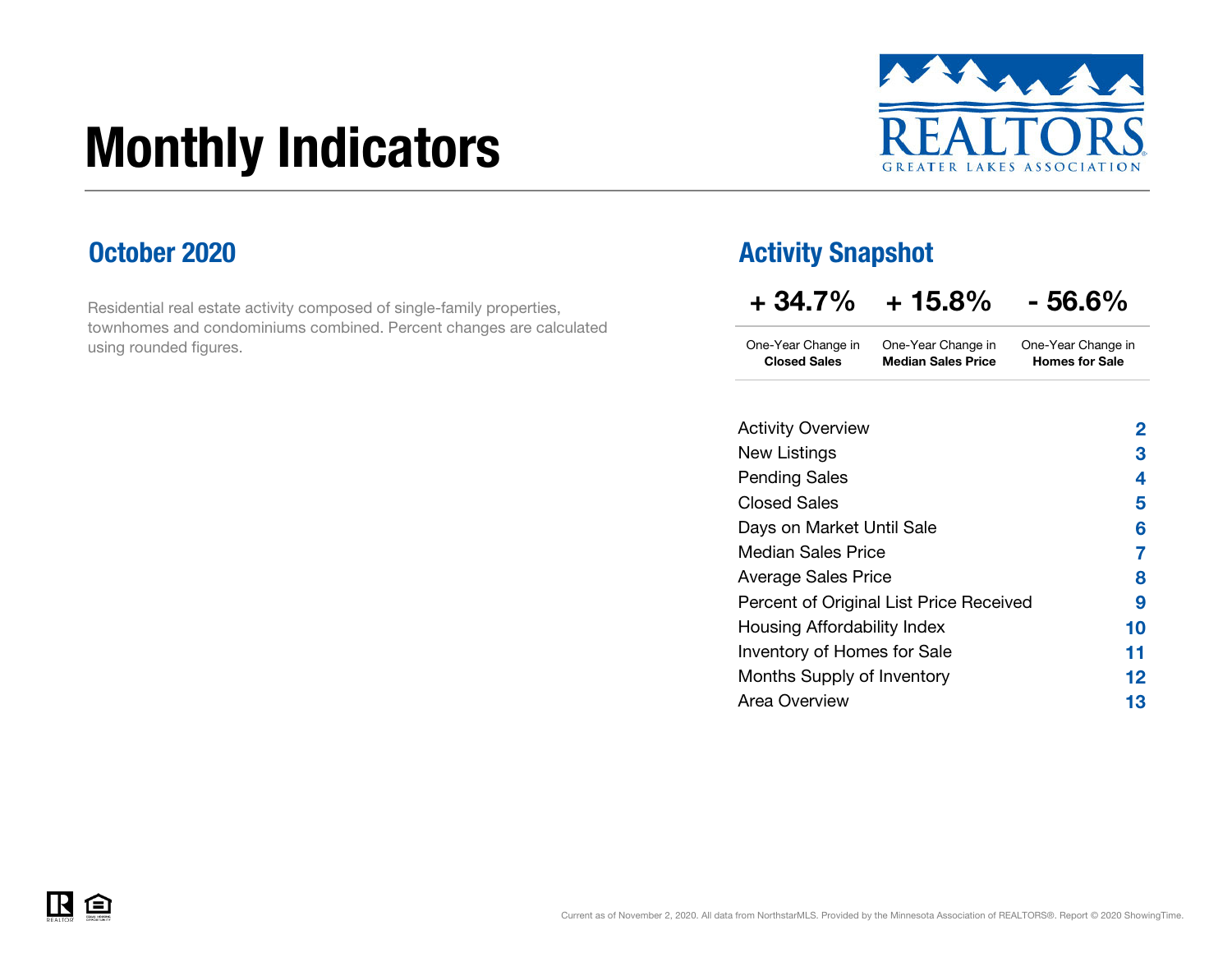## Activity Overview

Key metrics by report month and for year-to-date (YTD) starting from the first of the year.



| <b>Key Metrics</b>           | <b>Historical Sparkbars</b>                  | 10-2019   | 10-2020   | Percent Change |           | <b>YTD 2019 YTD 2020</b> | <b>Percent Change</b> |
|------------------------------|----------------------------------------------|-----------|-----------|----------------|-----------|--------------------------|-----------------------|
| <b>New Listings</b>          | 10-2017<br>10-2018<br>10-2019<br>10-2020     | 490       | 454       | $-7.3%$        | 6,870     | 6,176                    | $-10.1%$              |
| <b>Pending Sales</b>         | 10-2017<br>$10 - 2018$<br>10-2019<br>10-2020 | 433       | 543       | $+25.4%$       | 4,820     | 5,497                    | $+14.0%$              |
| <b>Closed Sales</b>          | 10-2017<br>10-2019<br>10-2020<br>10-2018     | 519       | 699       | $+34.7%$       | 4,617     | 5,015                    | $+8.6%$               |
| Days on Market               | 10-2017<br>10-2018<br>10-2019                | 73        | 53        | $-27.4%$       | 72        | 67                       | $-6.9%$               |
| <b>Median Sales Price</b>    | 10-2017<br>10-2018<br>10-2019<br>10-2020     | \$203,000 | \$235,000 | $+15.8%$       | \$195,000 | \$218,000                | $+11.8%$              |
| <b>Avg. Sales Price</b>      | 10-2017<br>10-2018<br>10-2019<br>10-2020     | \$247,605 | \$308,876 | $+24.7%$       | \$231,476 | \$262,115                | $+13.2%$              |
| Pct. of Orig. Price Received | 10-2017<br>10-2018<br>10-2019<br>10-2020     | 94.0%     | 97.6%     | $+3.8%$        | 95.2%     | 96.3%                    | $+1.2%$               |
| <b>Affordability Index</b>   | 10-2017<br>10-2018<br>10-2019<br>10-2020     | 143       | 132       | $-7.7%$        | 148       | 142                      | $-4.1%$               |
| <b>Homes for Sale</b>        | 10-2019<br>10-2017<br>10-2018<br>10-2020     | 2,122     | 921       | $-56.6%$       |           |                          |                       |
| <b>Months Supply</b>         | 10-2017<br>10-2018<br>10-2019<br>10-2020     | 4.7       | 1.8       | $-61.7%$       |           |                          |                       |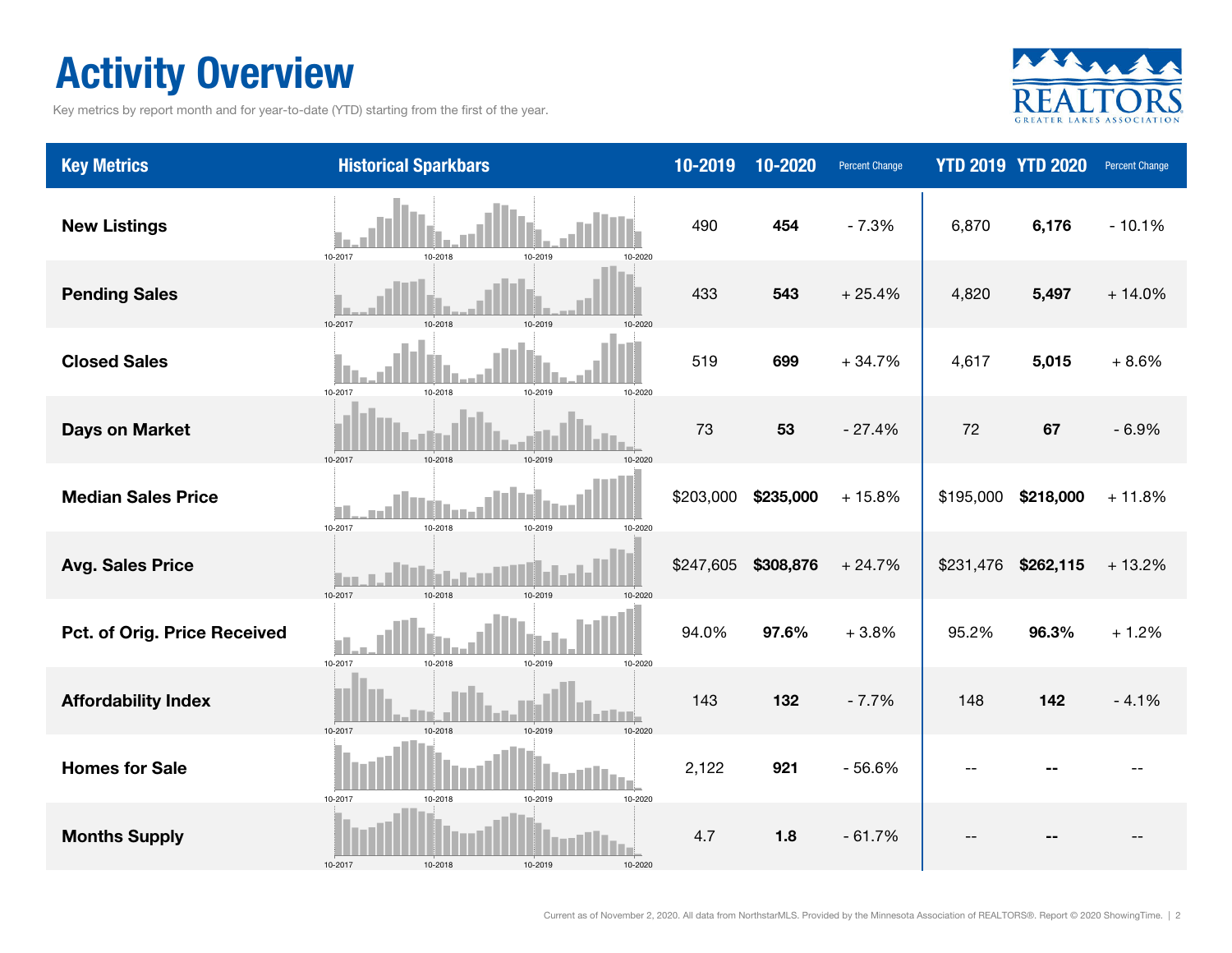## New Listings

A count of the properties that have been newly listed on the market in a given month.





| 6,963   | 6,870   | 6,176    |
|---------|---------|----------|
| $-1.5%$ | $-1.3%$ | $-10.1%$ |
| 2018    | 2019    | 2020     |

| <b>New Listings</b> |     | <b>Prior Year</b> | <b>Percent Change</b> |
|---------------------|-----|-------------------|-----------------------|
| November 2019       | 271 | 292               | $-7.2\%$              |
| December 2019       | 186 | 204               | $-8.8\%$              |
| January 2020        | 322 | 386               | -16.6%                |
| February 2020       | 407 | 409               | $-0.5%$               |
| March 2020          | 630 | 586               | $+7.5%$               |
| April 2020          | 602 | 812               | $-25.9%$              |
| May 2020            | 819 | 991               | $-17.4%$              |
| June 2020.          | 782 | 958               | $-18.4%$              |
| <b>July 2020</b>    | 727 | 867               | $-16.1%$              |
| August 2020         | 740 | 745               | $-0.7%$               |
| September 2020      | 693 | 626               | $+10.7%$              |
| October 2020        | 454 | 490               | $-7.3\%$              |
| 12-Month Avg        | 553 | 614               | $-9.9\%$              |

#### Historical New Listings by Month

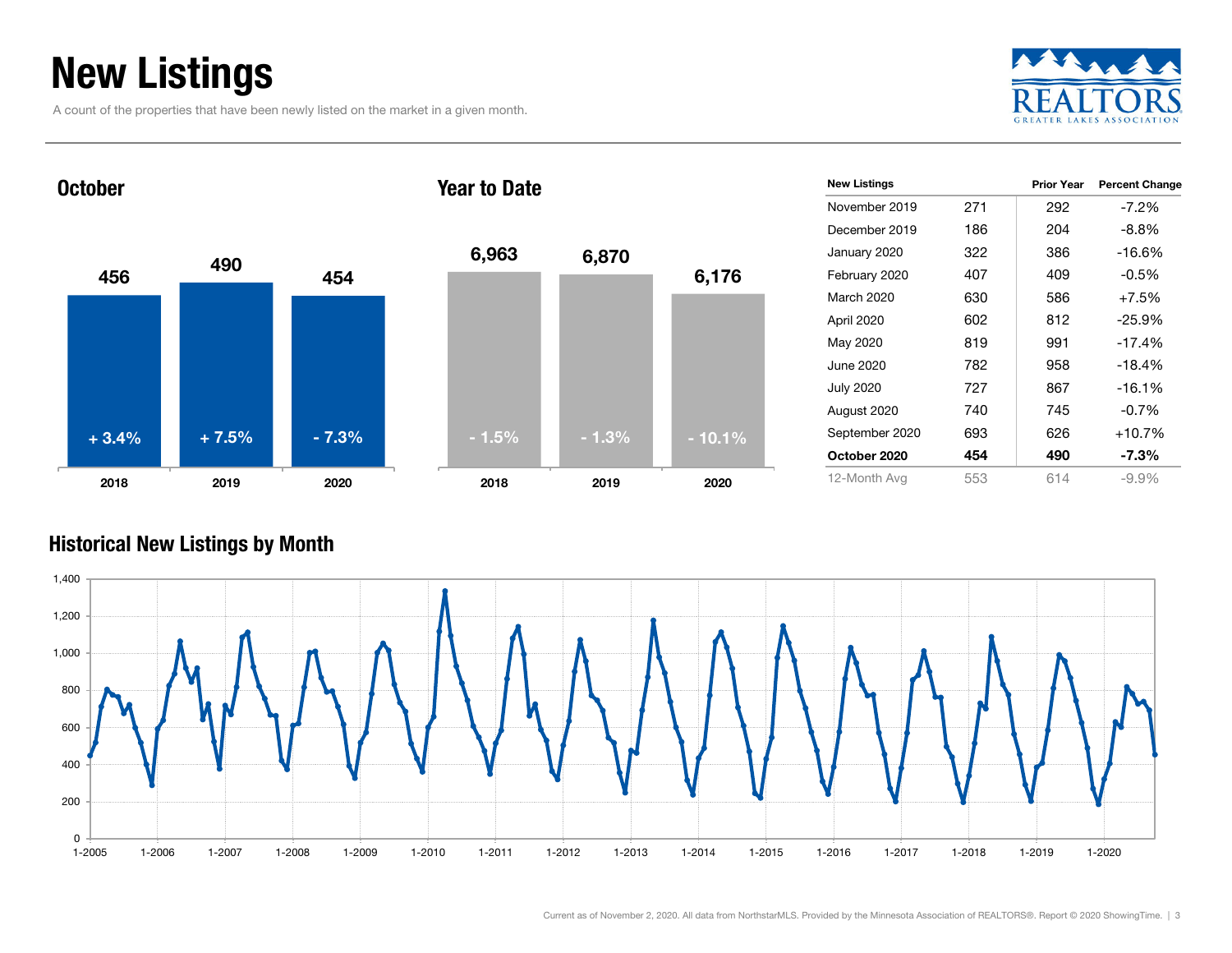### Pending Sales

A count of the properties on which offers have been accepted in a given month.





| <b>Pending Sales</b> |     | Prior Year | <b>Percent Change</b> |
|----------------------|-----|------------|-----------------------|
|                      |     |            |                       |
| November 2019        | 292 | 313        | $-6.7\%$              |
| December 2019        | 227 | 246        | $-7.7\%$              |
| January 2020         | 256 | 243        | $+5.3%$               |
| February 2020        | 262 | 280        | $-6.4\%$              |
| March 2020           | 383 | 379        | $+1.1\%$              |
| April 2020           | 409 | 511        | $-20.0\%$             |
| May 2020             | 640 | 585        | $+9.4%$               |
| June 2020            | 782 | 646        | $+21.1%$              |
| <b>July 2020</b>     | 797 | 584        | $+36.5\%$             |
| August 2020          | 728 | 642        | $+13.4%$              |
| September 2020       | 697 | 517        | $+34.8%$              |
| October 2020         | 543 | 433        | $+25.4%$              |
| 12-Month Avg         | 501 | 448        | $+11.8%$              |

#### Historical Pending Sales by Month

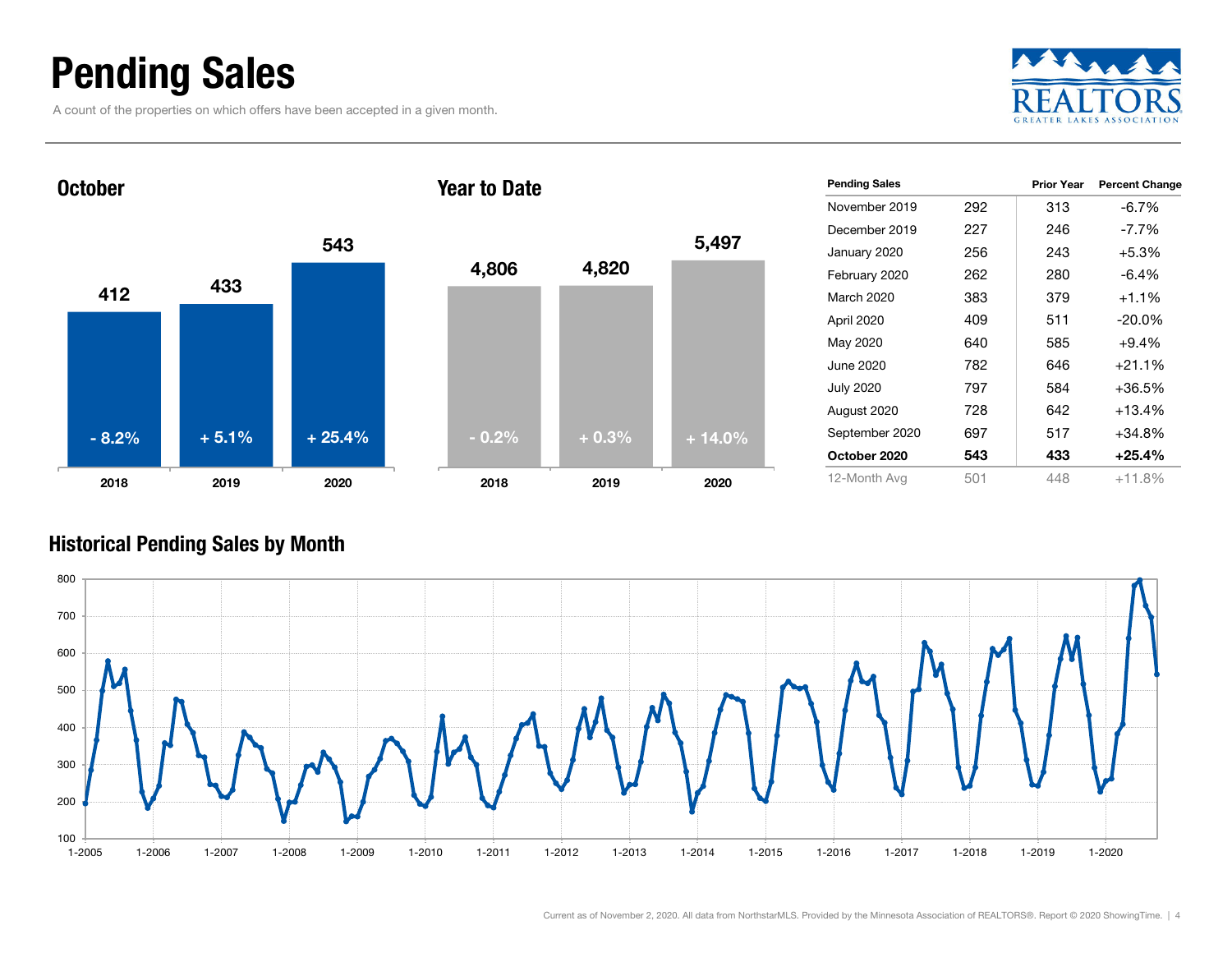### Closed Sales

A count of the actual sales that closed in a given month.



### 525 5196992018 2019 2020 **October** 2018Year to Date- 1.7% $-1.1\%$   $+34.7\%$

| 4,689   | 4,617   | 5,015   |
|---------|---------|---------|
|         |         |         |
| $+1.0%$ | $-1.5%$ | $+8.6%$ |
| 2018    | 2019    | 2020    |

| <b>Closed Sales</b> |     | Prior Year | <b>Percent Change</b> |
|---------------------|-----|------------|-----------------------|
| November 2019       | 428 | 397        | $+7.8%$               |
| December 2019       | 304 | 292        | $+4.1\%$              |
| January 2020        | 239 | 215        | $+11.2%$              |
| February 2020       | 192 | 227        | $-15.4%$              |
| March 2020          | 267 | 278        | $-4.0\%$              |
| April 2020          | 332 | 351        | -5.4%                 |
| May 2020            | 454 | 551        | $-17.6%$              |
| June 2020           | 682 | 612        | $+11.4%$              |
| <b>July 2020</b>    | 798 | 592        | $+34.8%$              |
| August 2020         | 667 | 685        | -2.6%                 |
| September 2020      | 685 | 587        | $+16.7%$              |
| October 2020        | 699 | 519        | $+34.7\%$             |
| 12-Month Avg        | 479 | 442        | $+8.4%$               |

#### Historical Closed Sales by Month

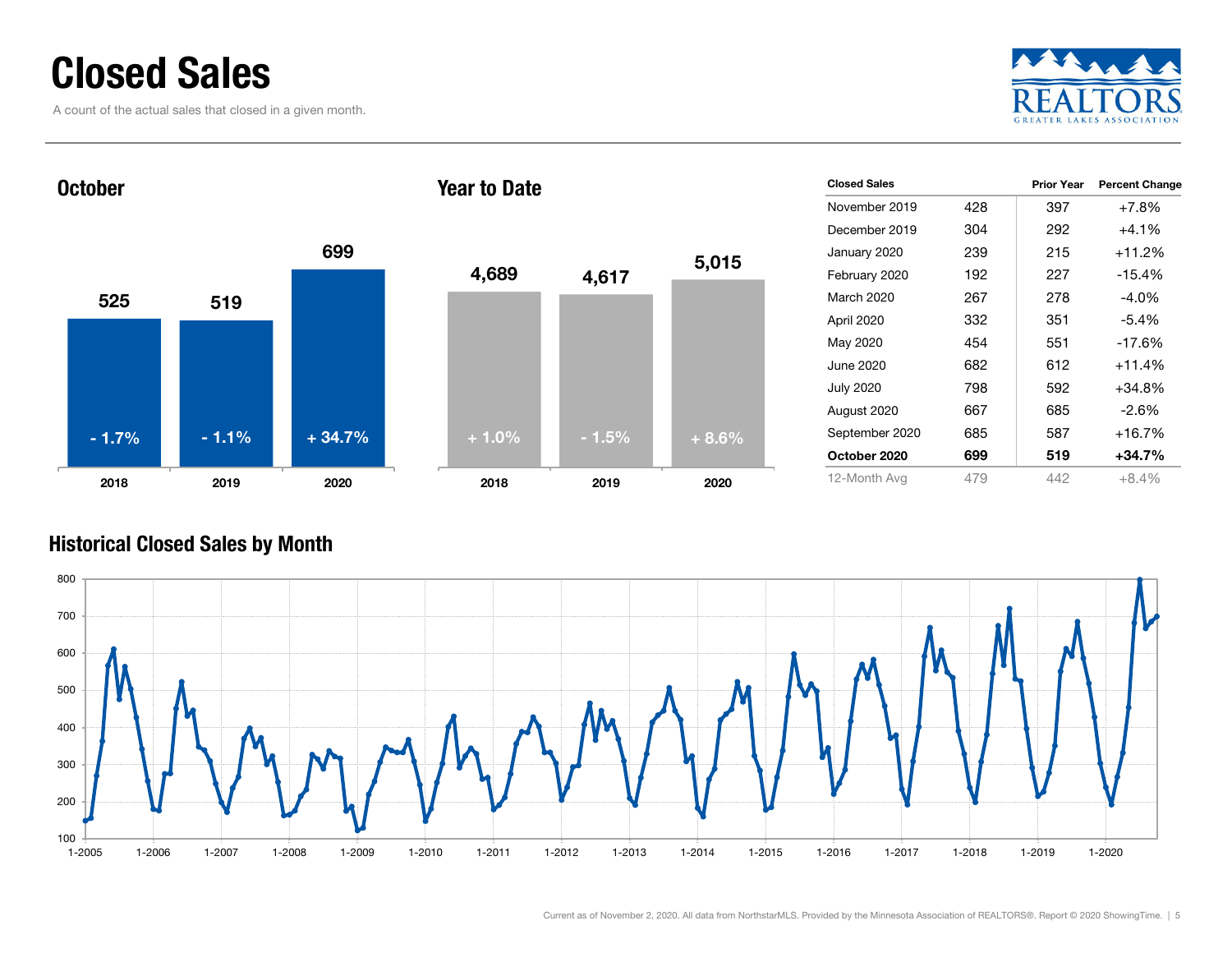## Days on Market Until Sale

Average number of days between when a property is listed and when an offer is accepted in a given month.





| Days on Market   |    | <b>Prior Year</b> | <b>Percent Change</b> |
|------------------|----|-------------------|-----------------------|
| November 2019    | 75 | 69                | $+8.7%$               |
| December 2019    | 68 | 83                | $-18.1%$              |
| January 2020     | 84 | 99                | $-15.2%$              |
| February 2020    | 97 | 90                | $+7.8%$               |
| March 2020       | 88 | 96                | -8.3%                 |
| April 2020       | 81 | 84                | -3.6%                 |
| May 2020         | 64 | 74                | $-13.5%$              |
| June 2020        | 71 | 63                | $+12.7%$              |
| <b>July 2020</b> | 68 | 58                | $+17.2%$              |
| August 2020      | 61 | 61                | $0.0\%$               |
| September 2020   | 55 | 68                | $-19.1%$              |
| October 2020     | 53 | 73                | $-27.4\%$             |
| 12-Month Avg     | 72 | 77                | $-6.5\%$              |

#### Historical Days on Market Until Sale by Month

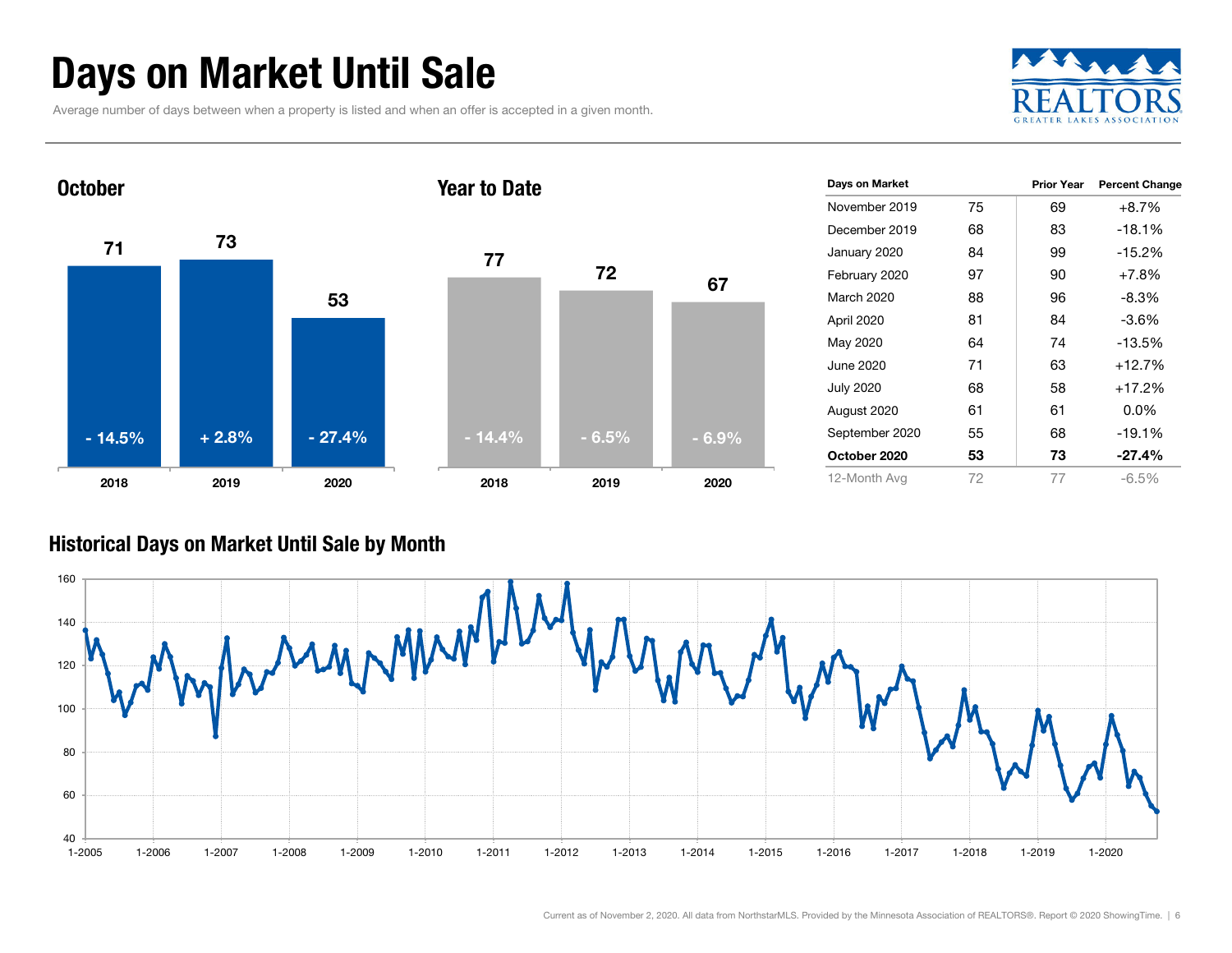### Median Sales Price

Point at which half of the sales sold for more and half sold for less, not accounting for seller concessions, in a given month.



#### October





| <b>Median Sales Price</b> |           | <b>Prior Year</b> | <b>Percent Change</b> |
|---------------------------|-----------|-------------------|-----------------------|
| November 2019             | \$185,000 | \$179,450         | $+3.1%$               |
| December 2019             | \$179,950 | \$170,000         | $+5.9%$               |
| January 2020              | \$177,000 | \$171,250         | $+3.4\%$              |
| February 2020             | \$178,250 | \$167,000         | $+6.7%$               |
| March 2020                | \$195,000 | \$175,000         | +11.4%                |
| April 2020                | \$202,500 | \$190,750         | $+6.2\%$              |
| May 2020                  | \$220,000 | \$200,825         | $+9.5%$               |
| June 2020                 | \$219,000 | \$197,250         | +11.0%                |
| <b>July 2020</b>          | \$220,000 | \$207,000         | $+6.3\%$              |
| August 2020               | \$225,000 | \$197,500         | +13.9%                |
| September 2020            | \$225,000 | \$195,000         | +15.4%                |
| October 2020              | \$235,000 | \$203,000         | +15.8%                |
| 12-Month Avg              | \$205,142 | \$187,835         | $+9.2%$               |

#### Historical Median Sales Price by Month

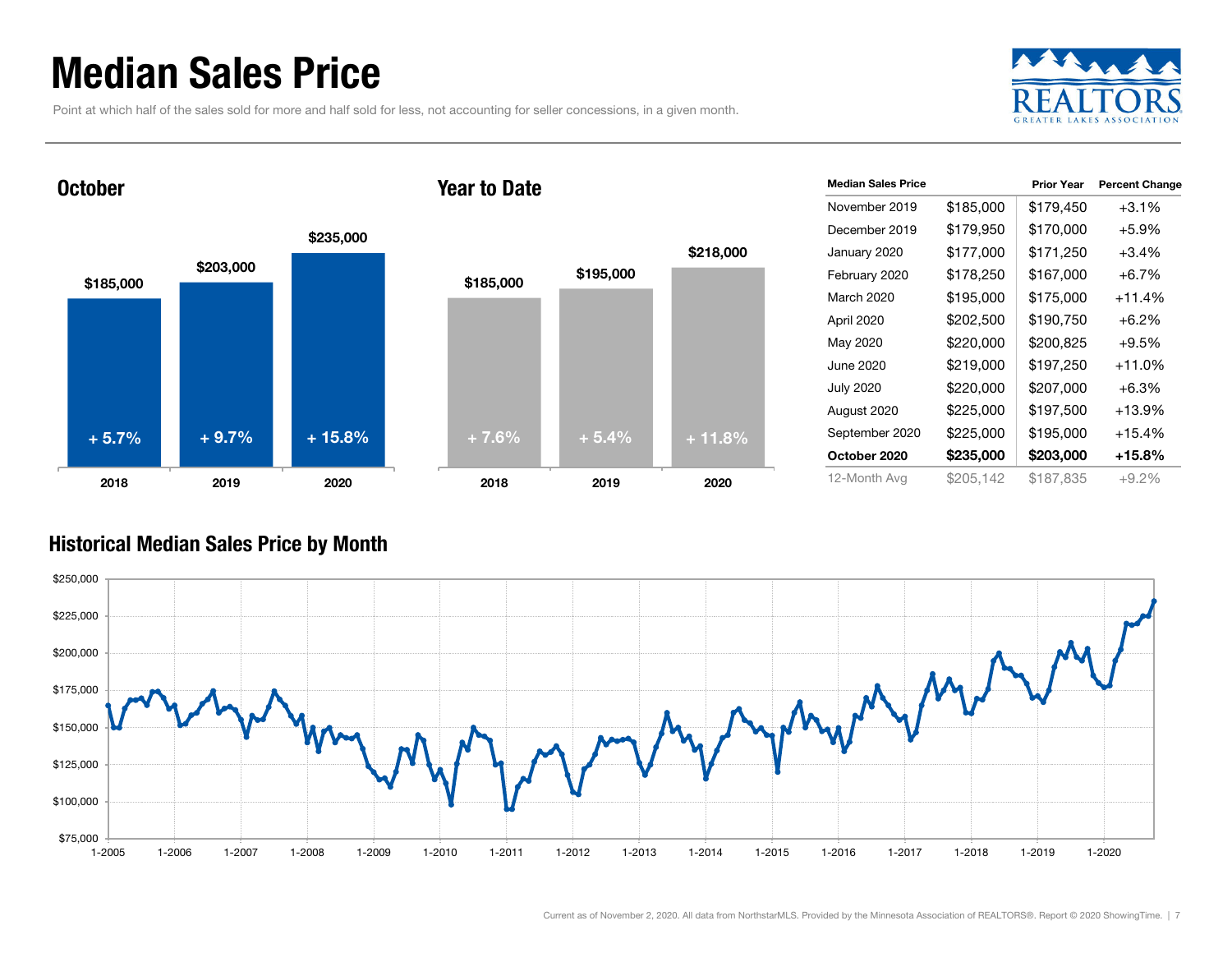### Average Sales Price

Average sales price for all closed sales, not accounting for seller concessions, in a given month.



**October** 

#### Year to Date



| Avg. Sales Price |           | <b>Prior Year</b> | <b>Percent Change</b> |
|------------------|-----------|-------------------|-----------------------|
| November 2019    | \$216,962 | \$219,913         | $-1.3%$               |
| December 2019    | \$234,326 | \$199,196         | $+17.6%$              |
| January 2020     | \$208,264 | \$216.314         | $-3.7\%$              |
| February 2020    | \$213,290 | \$202,600         | $+5.3%$               |
| March 2020       | \$235,337 | \$214,046         | $+9.9%$               |
| April 2020       | \$215,369 | \$214,084         | $+0.6%$               |
| May 2020         | \$252,317 | \$230,662         | $+9.4%$               |
| June 2020        | \$250,248 | \$231,669         | $+8.0%$               |
| <b>July 2020</b> | \$278,411 | \$235,145         | $+18.4%$              |
| August 2020      | \$275,939 | \$237,260         | $+16.3%$              |
| September 2020   | \$265,988 | \$242,794         | $+9.6%$               |
| October 2020     | \$308,876 | \$247,605         | $+24.7%$              |
| 12-Month Avg     | \$246,277 | \$224,274         | $+9.8\%$              |

#### Historical Average Sales Price by Month

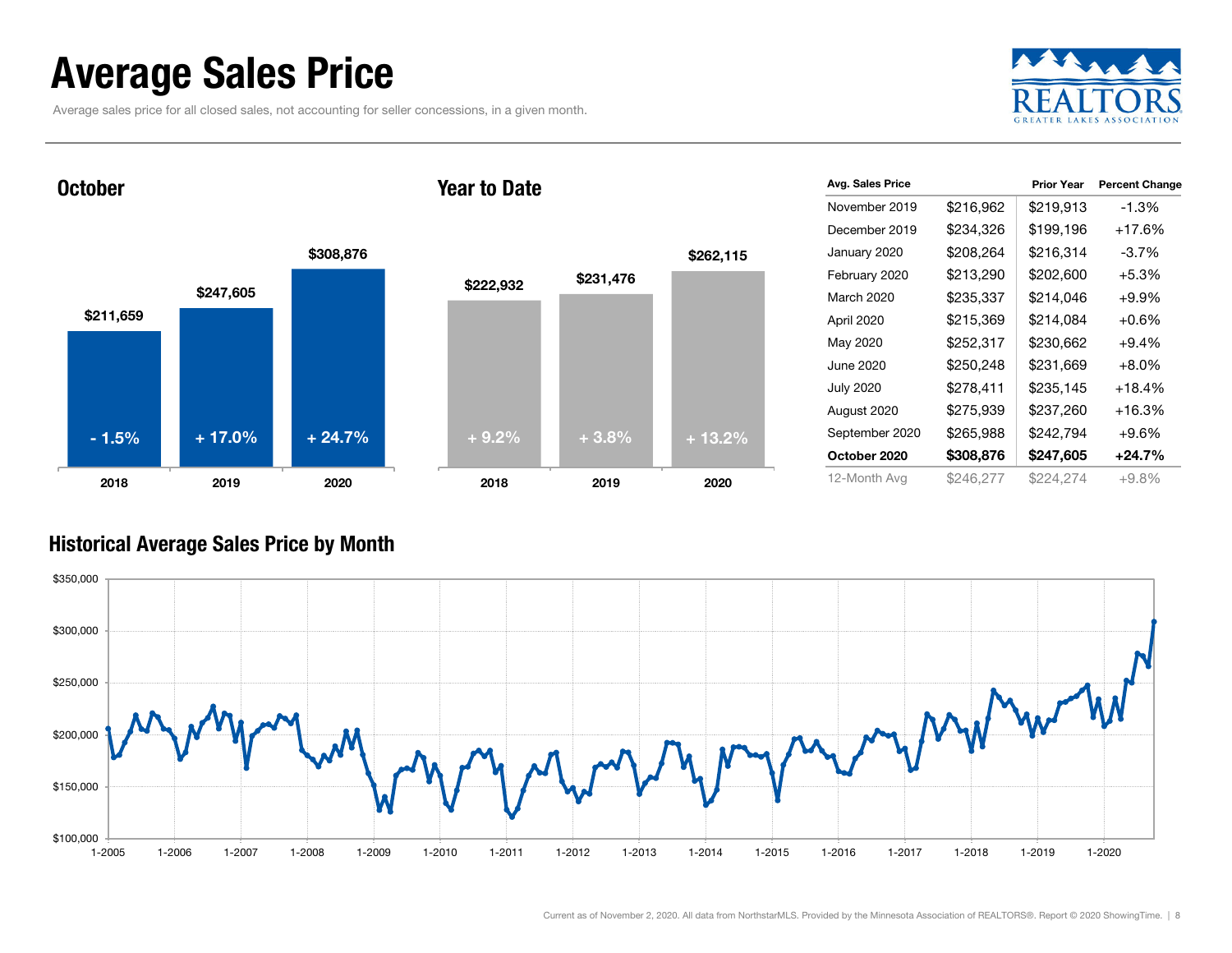## Percent of Original List Price Received

Percentage found when dividing a property's sales price by its original list price, then taking the average for all properties sold in a given month, not accounting for seller concessions.



94.0% 94.0% 97.6% 2018 2019 2020 October94.8% 95.2% 96.3% 2018 2019 2020 Year to Date+ 0.5% $\%$  0.0% + 3.8% + 1.0% + 1.0% + 0.4% + 1.2%

| Pct. of Orig. Price Received |       | <b>Prior Year</b> | <b>Percent Change</b> |
|------------------------------|-------|-------------------|-----------------------|
| November 2019                | 93.4% | 93.8%             | $-0.4%$               |
| December 2019                | 94.4% | 92.7%             | $+1.8%$               |
| January 2020                 | 93.7% | 92.5%             | $+1.3%$               |
| February 2020                | 92.5% | 93.3%             | $-0.9\%$              |
| March 2020                   | 95.9% | 94.5%             | $+1.5%$               |
| April 2020                   | 95.3% | 95.5%             | $-0.2\%$              |
| May 2020                     | 95.8% | 96.5%             | $-0.7%$               |
| June 2020                    | 96.3% | 96.3%             | 0.0%                  |
| <b>July 2020</b>             | 96.3% | 96.1%             | $+0.2%$               |
| August 2020                  | 96.7% | 95.7%             | $+1.0%$               |
| September 2020               | 97.1% | 94.2%             | $+3.1%$               |
| October 2020                 | 97.6% | 94.0%             | $+3.8%$               |
| 12-Month Avg                 | 95.4% | 94.6%             | $+0.8%$               |

#### Historical Percent of Original List Price Received by Month

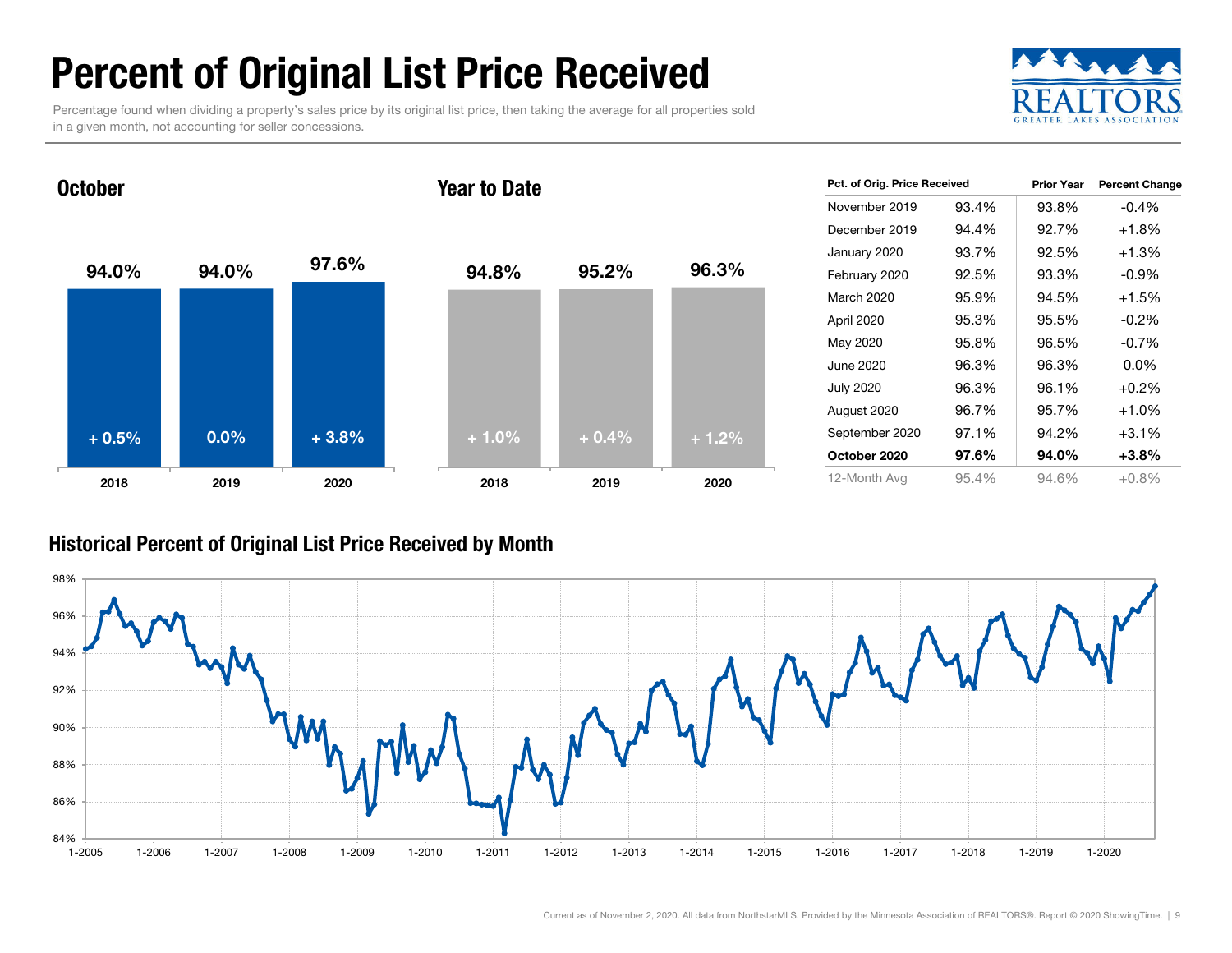## Housing Affordability Index

This index measures housing affordability for the region. For example, an index of 120 means the median household income is 120% of what is necessary to qualify for the median-priced home under prevailing interest rates. A higher number means greater affordability.





| <b>Affordability Index</b> |     | <b>Prior Year</b> | <b>Percent Change</b> |
|----------------------------|-----|-------------------|-----------------------|
| November 2019              | 153 | 136               | $+12.5%$              |
| December 2019              | 157 | 155               | $+1.3%$               |
| January 2020               | 164 | 154               | $+6.5%$               |
| February 2020              | 164 | 160               | $+2.5%$               |
| March 2020                 | 145 | 154               | $-5.8%$               |
| April 2020                 | 146 | 142               | $+2.8%$               |
| May 2020                   | 134 | 135               | $-0.7%$               |
| June 2020                  | 137 | 137               | $0.0\%$               |
| <b>July 2020</b>           | 138 | 134               | $+3.0%$               |
| August 2020                | 136 | 147               | -7.5%                 |
| September 2020             | 136 | 147               | $-7.5\%$              |
| October 2020               | 132 | 143               | -7.7%                 |
| 12-Month Avg               | 145 | 145               | $0.0\%$               |

#### Historical Housing Affordability Index by Mont h

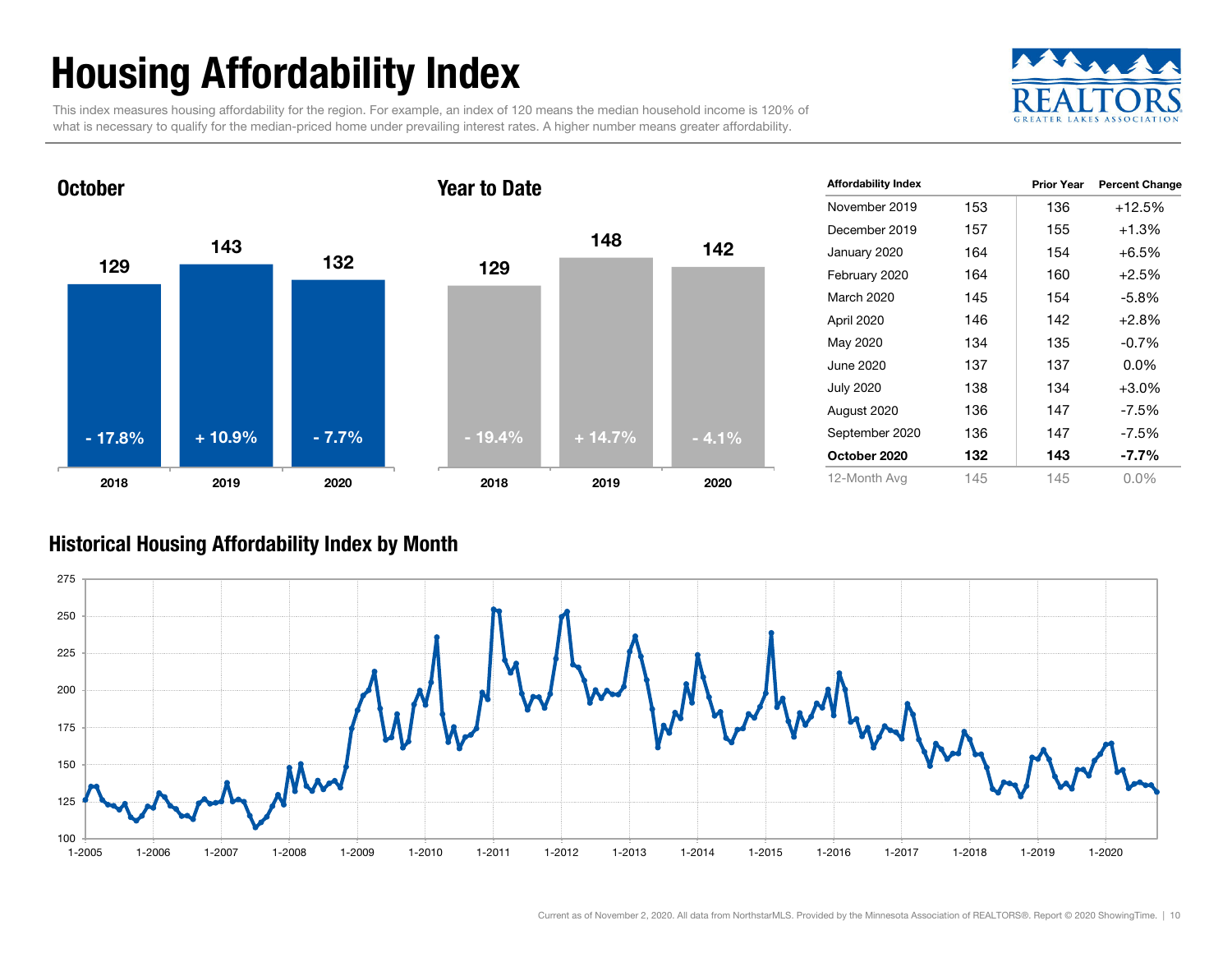### Inventory of Homes for Sale

The number of properties available for sale in active status at the end of a given month.





#### Historical Inventory of Homes for Sale by Month

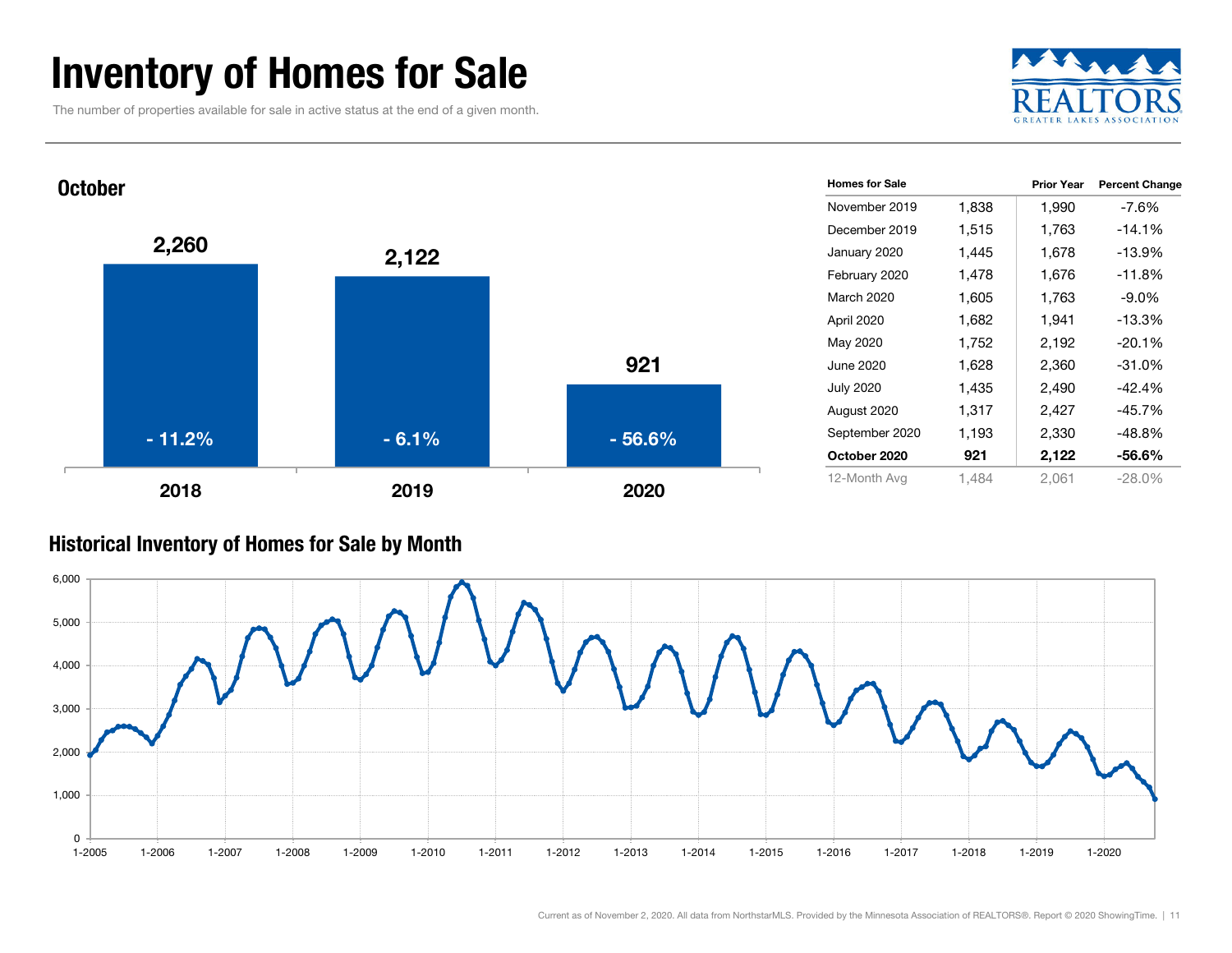### Months Supply of Inventory

The inventory of homes for sale at the end of a given month, divided by the average monthly pending sales from the last 12 months.





#### Historical Months Supply of Inventory by Month